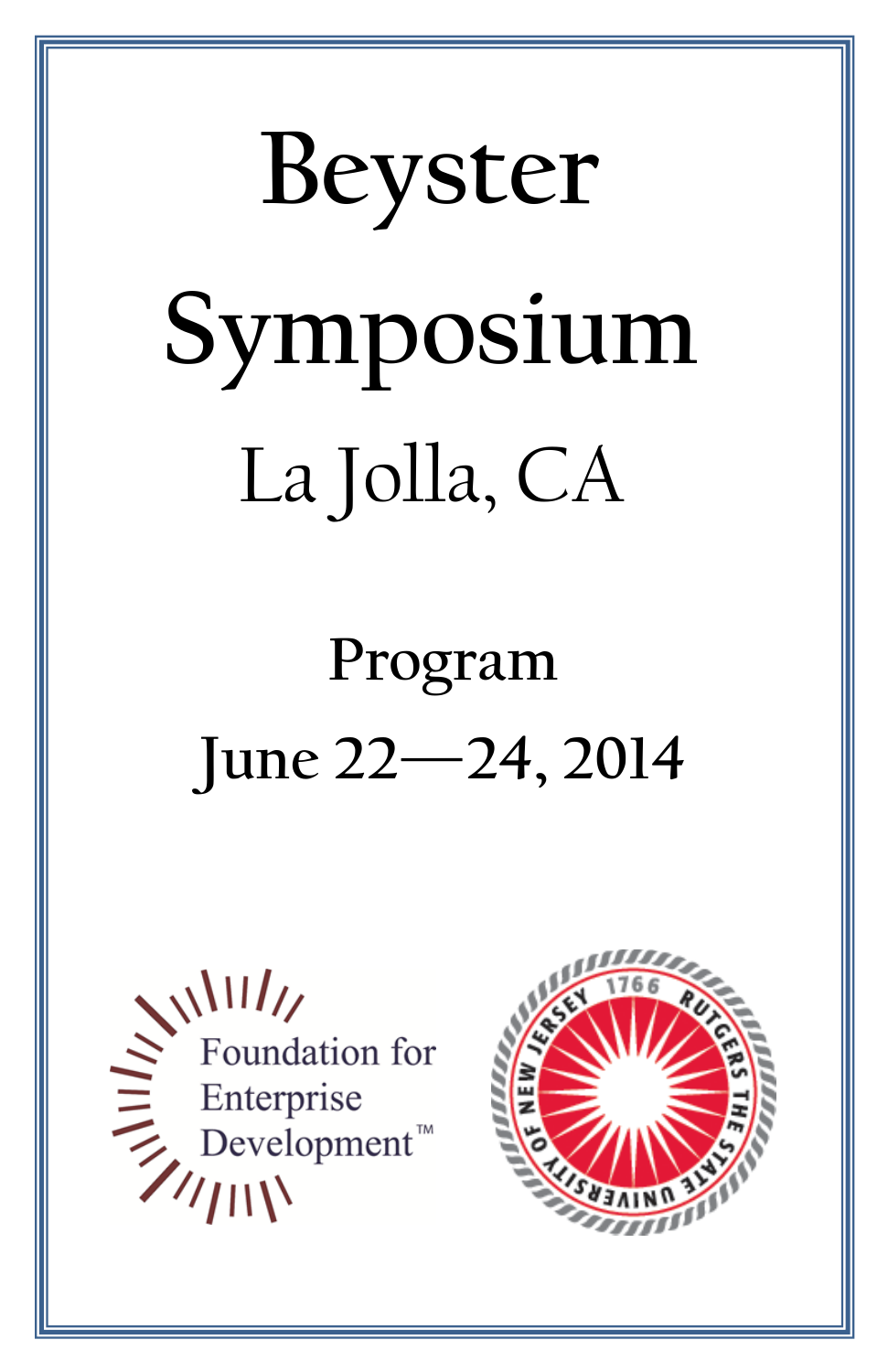# **The Beyster Symposium**

# **June 22-24, 2014**

This meeting gathers the research scholars of the School of Management and Labor Relations' Fellowship Program, the J. Robert Beyster Fellows, the Louis O. Kelso Fellows, the Accurate Equity Fellows, the American Coalition of Stock Plan Administrators Fellows, the Blue Wolf Capital Fellows, the Adam Blumenthal Fellows, the Joseph Cabral Distinguished Scholars and Fellows, the Ray Carey Fellow, the Fidelity Investments Fellows in Equity Compensation, the Michael W. Huber Fellows, the Q.A. Shaw McKean Jr. Fellows, the Bill Nobles Fellow, the Corey Rosen Fellows, the Kevin Ruble Fellows, the Rutgers Research Fellows, the Rutgers Faculty Fellows and Mentors, and the Robert W. Smiley Jr. Fellows in Economic History in order to discuss their work with colleagues from around the nation and the world. The Beyster Symposium is supported by a generous gift of Mary Ann Beyster and J. Robert Beyster of The Foundation for Enterprise Development, the Employee Ownership Foundation, Kelso Institute, the Beyster Endowment at Rutgers, and Linda B. McKean.

# **Purpose of the Beyster Symposium**

The purpose of the symposium is to encourage feedback, consultation, and collaboration between researchers studying the role of broad-based employee ownership and profit-sharing in the corporation and in worker cooperatives for the individual, firm, and in the society. Fellows are encouraged to approach each other for feedback and exchange ideas on their research, as well as connect with industry practitioners. The schedule includes unscheduled time during the day and in the evenings for one-on-one and small group meetings. Through the collaboration of many individuals and foundations, there are more than 100 fellows and mentors affiliated with the Fellowship Program at Rutgers University's School of Management and Labor Relations (SMLR). In order to facilitate dialog, every fellow will have the opportunity to present or summarize an ongoing piece of work. Both chairs and discussants are encouraged to briefly mention their current work. At the end of each day there are two time slots for mentoring meetings.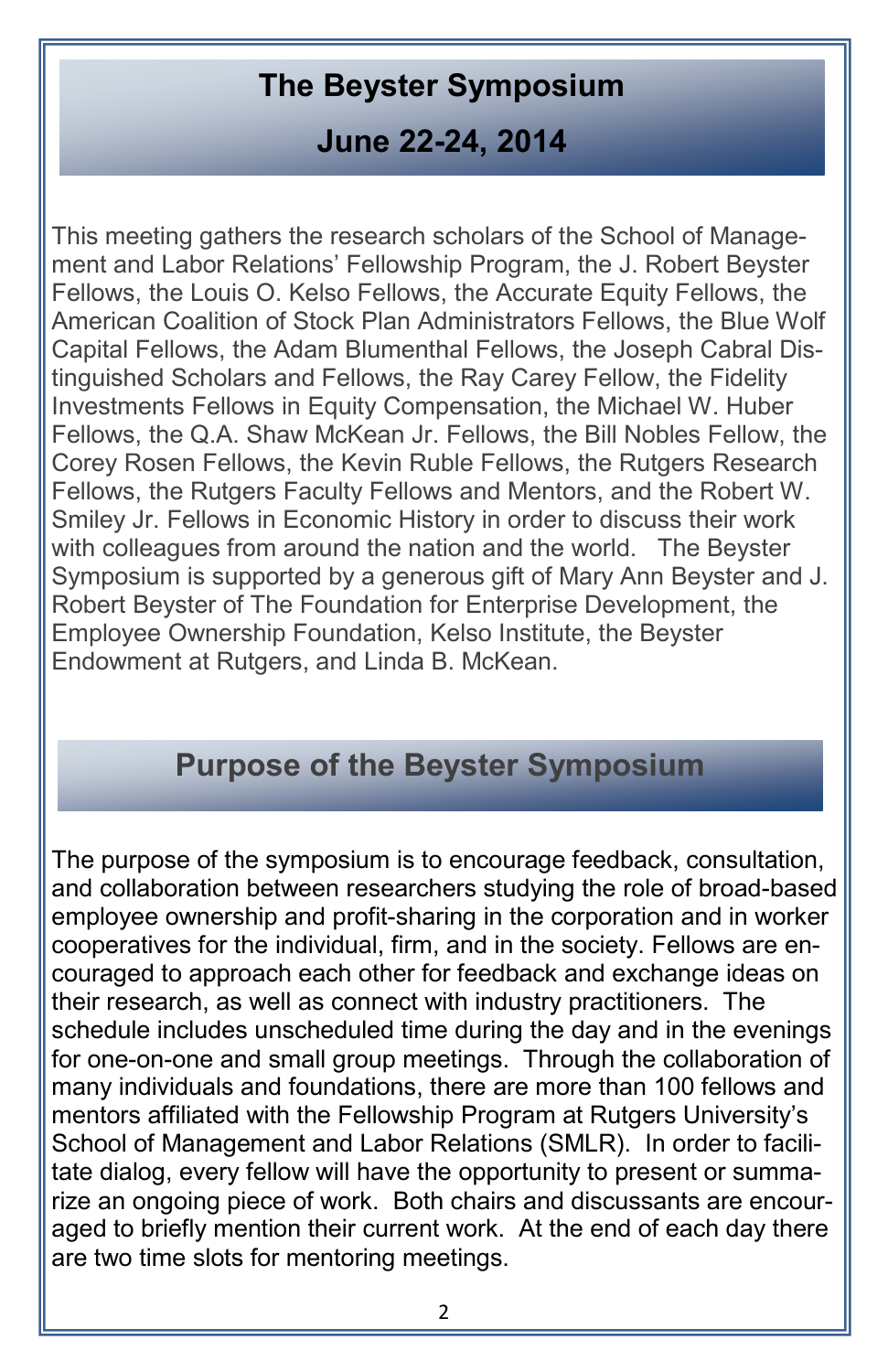# **Sunday, June 22, 2014**

**5:30 p.m.– 7:00 p.m. Informal Gathering and Initial Welcomes** *Location: La Jolla Brewing Company, 7536 Fay Avenue*

This is a no-host event so that symposium participants and guests have an early opportunity to meet, eat at the Brewery, or go for dinner in the surrounding community according to their own schedules.

# **Monday, June 23, 2014**

**7:30 a.m. - 8:00 a.m. Breakfast Buffet** *Location: Verandah Room, La Valencia Hotel, 1132 Prospect Street*

#### **8:00 a.m. – 8:15 a.m. Official Welcome and Opening Remarks**

*Location: Verandah Room, La Valencia Hotel*

Joseph R. Blasi, J. Robert Beyster Distinguished Professor, Rutgers University, School of Management and Labor Relations and Director, Fellowship Program

Dean Susan Schurman, Rutgers University, School of Management and Labor Relations

Mary Ann Beyster, President, The Foundation for Enterprise Development

Michael Keeling, President, Employee Ownership Foundation

Beth Schriefer, Staff Administrator, Fellowship Program, Rutgers University School of Management and Labor Relations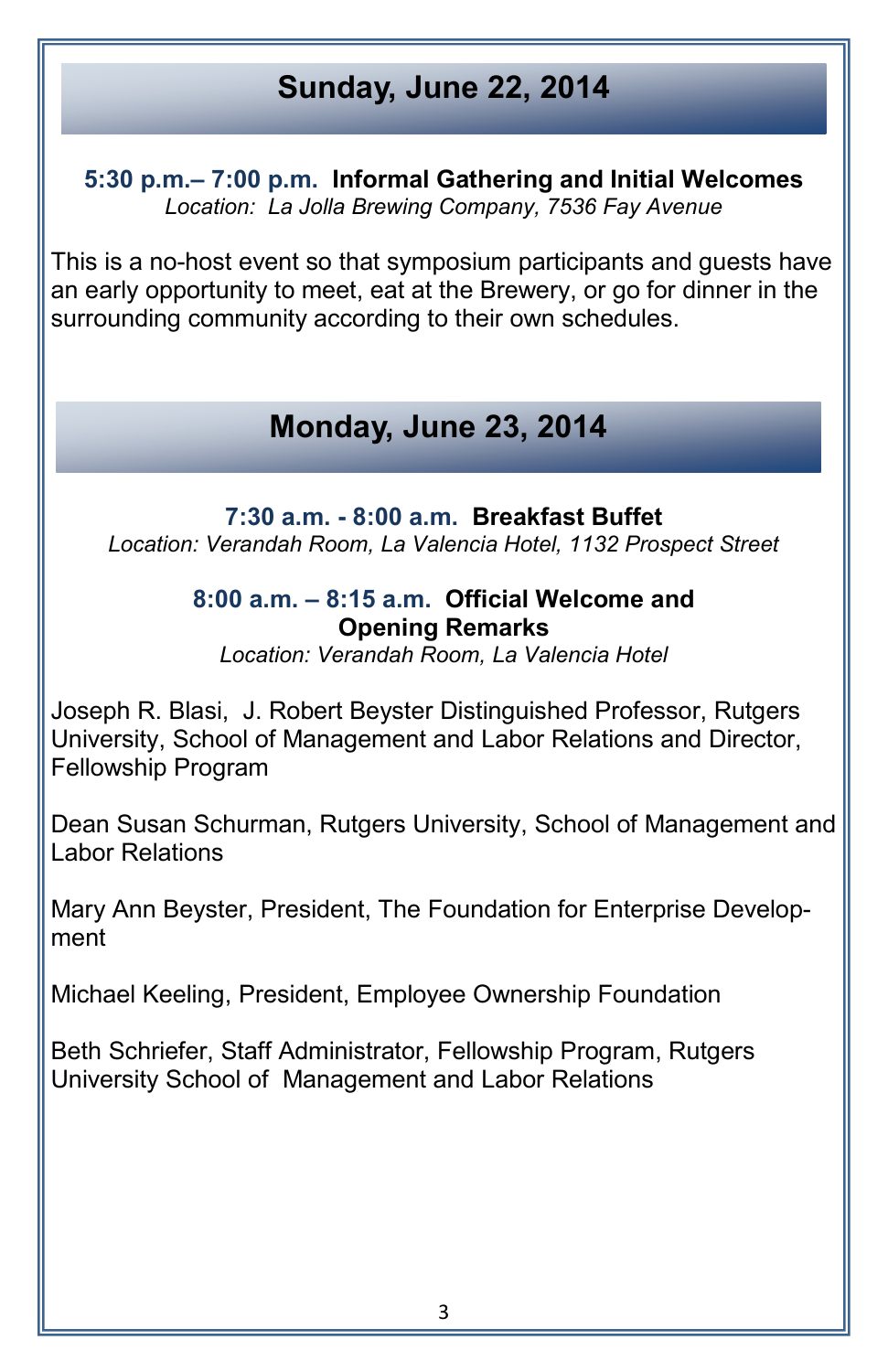**8:15 a.m. – 9:15 a.m. First Session** *Location: Verandah Room, La Valencia Hotel*

#### **Research Overview and Mentoring Groups: What Each Fellow Is Studying In One Minute Each?**

**Chair:** Amy Lyman, Rutgers Research Fellow, Rutgers University SMLR. Lyman is the co-founder of The Great Place to Work Institute in San Francisco that has conducted the research to produce the 100 Best Companies to Work For in America list and has served as the Institute's Research Director. She received a doctorate from the University of Pennsylvania in the education, culture, and society program.

Each of the fifty fellows and faculty mentors will take one minute to mention their main research question and source of data. Shetal Asarpota, staff assistant at Rutgers University School of Management and Labor Relations will do the time-keeping. A group of fellows from recent years will also use the session to announce mentoring groups that will meet during the mentoring meetings at the end of each day. Every participant in the symposium is encouraged to sign up for two mentoring meetings.

# **9:15 a.m. – 10:30 a.m. Second Session**

*Location: Verandah Room, La Valencia Hotel*

**Chair:** Abhishek Nagaraj, J. Robert Beyster Fellow, Rutgers University SMLR. Nagaraj is a doctoral candidate in Technological Innovation, Entrepreneurship and Society at the MIT Sloan School of Management.

**Incentive Effects of Equity Compensation: Employee-Level Evidence from Google.** Bo Cowgill, J. Robert Beyster Fellow, Rutgers University SMLR. Cowgill is a doctoral candidate in business and public policy at the Haas School of Business at the University of California at Berkeley, 20 minutes.

**Discussant:** Ilona Babenko, J. Robert Beyster Fellow and Fidelity Investments Fellow in Equity Compensation, Rutgers University SMLR. Babenko is an associate professor of finance at the Arizona State University Carey School of Business with a doctorate in economics from the University of California at Berkeley, 10 minutes.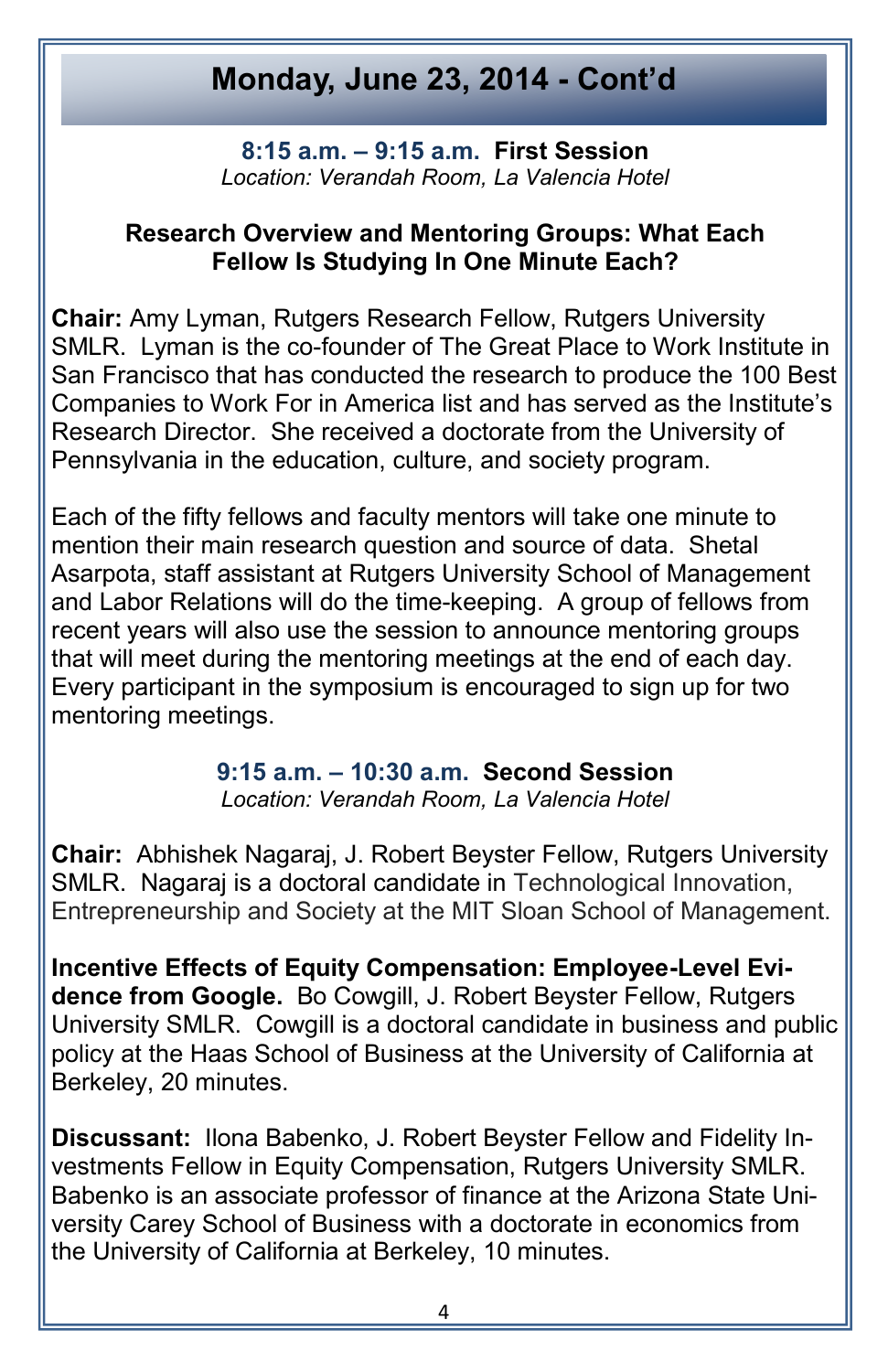#### **Upcoming Research and Updates**

**Shared Capitalism and the Creative Sources of Commercialization.** Sen Chai, Q. A. Shaw McKean Jr. Fellow, Rutgers University SMLR. Chai is a doctoral candidate at the Harvard Business School and the Wertheim Post-Doctoral Fellow at the National Bureau for Economic Research in Cambridge, 3 minutes.

> **10:30 a.m. – 11:00 a.m. Break** *Location: Verandah Room, La Valencia Hotel*

> **11:00 a.m. – 12:30 p.m. Third Session** *Location: Verandah Room, La Valencia Hotel*

**Chair:** Erik Olsen, Joseph Cabral Distinguished Scholar and Fellow and Louis O. Kelso Fellow, Rutgers University SMLR. Olsen is an associate professor of economics at the University of Missouri in Kansas City with a doctorate in economics from the University of Massachusetts at Amherst.

**Theme: ESOPs: How Much Participation Is Possible, How Much Wealth Can Be Accumulated, What Needs To Be Studied About These Questions?**

**First Presentation: The Employee Stock Ownership Plan and Corporate Culture at Recology in San Francisco.**

Special Guest: Mark Lomele, CFO and Senior Vice President, Recology, 20 minutes.

**Discussant:** Daphne Berry, Kevin Ruble Fellow and J. Robert Beyster Fellow. Berry is an assistant professor of management in the Barney School of Business at the University of Hartford with a doctorate in management and organization studies from the University of Massachusetts at Amherst, 10 minutes.

**Second Paper: How Good Are ESOPs At Asset Accumulation? A NCEO/EOF Study of the U.S. Department of Labor's Form 5500s.** Loren Rodgers, Executive Director, National Center for Employee Ownership, 20 minutes.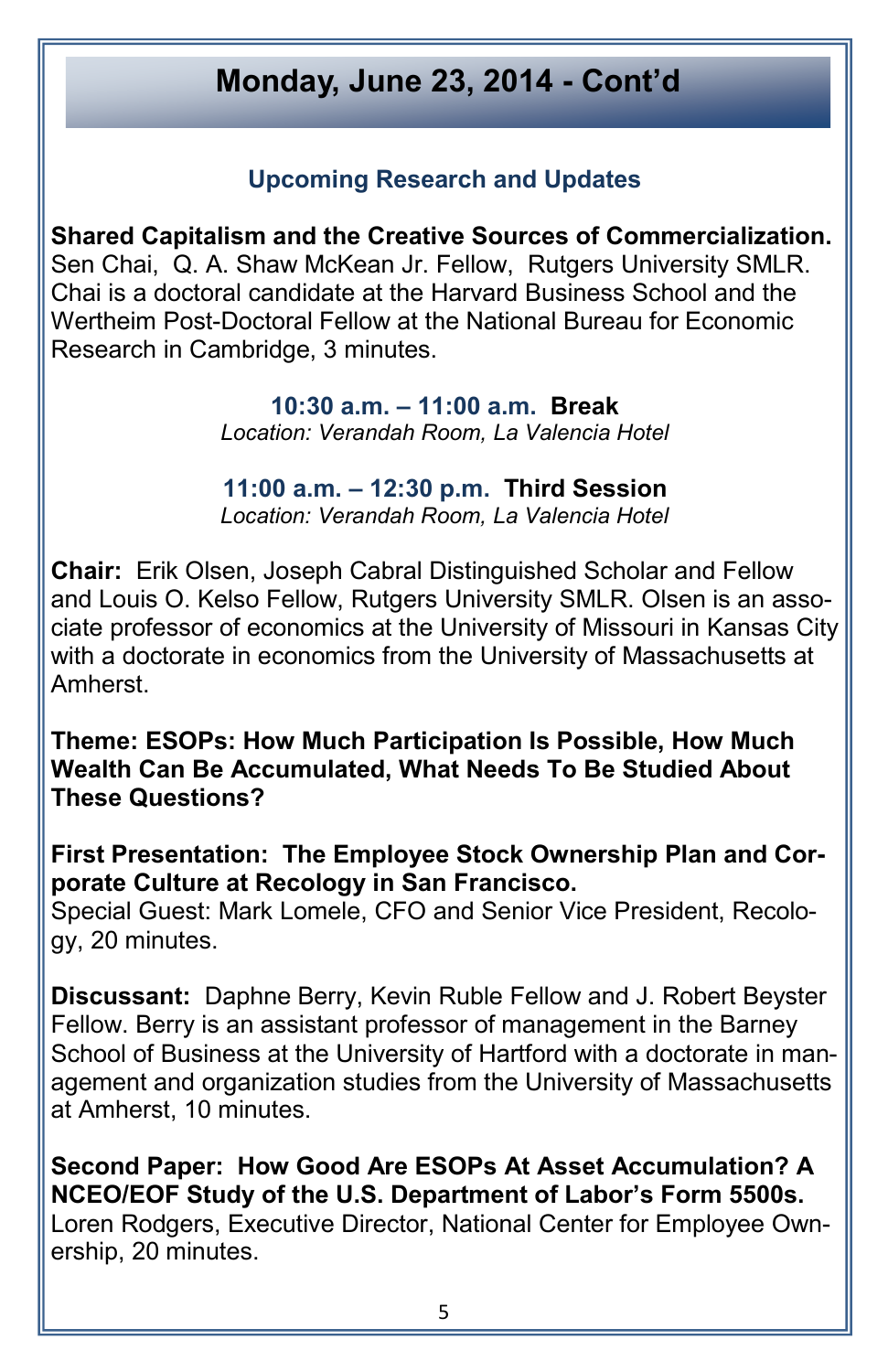**Discussant:** Francesco Bova, Louis O. Kelso Fellow and Accurate Equity Fellow, Rutgers University SMLR. Bova is an assistant professor of accounting at the University of Toronto Rotman School of Management with a doctorate in accounting from Yale University, 10 minutes.

#### **12:30 p.m. – 1:45 p.m. Lunch**

(boxed lunches will be distributed so that participants can have lunch at the hotel, at nearby parks or the beach) *Location: Verandah Room, La Valencia Hotel*

#### **Upcoming Research and Updates**

**Progress Report on 2015 General Social Survey of the National Opinion Research Center at the University of Chicago.** Michael Keeling, President, The Employee Ownership Foundation, 3 minutes.

**Employee Attribution for Participative Practices and Work Outcomes**. Andy Kim, Louis O. Kelso Fellow and Corey Rosen Fellow, Rutgers University SMLR. Kim is an assistant professor of human resources and organization at Sungkyunkwan University (SKKU) School of Business in South Korea, 3 minutes.

#### **1:45 p.m. – 3:30 p.m. Fourth Session**

#### **Two Concurrent Sessions**

#### **Session A**

*Location: Verandah Room, La Valencia Hotel*

**Chair:** Kyongji Han, Louis O. Kelso Fellow and Q. A. Shaw McKean Jr. Fellow, Rutgers University SMLR. Han is an instructor in human resource management at the Labovitz School of Business and Economics at the University of Minnesota at Duluth and is a doctorate candidate in industrial relations and human resources from the Rutgers University School of Management and Labor Relations.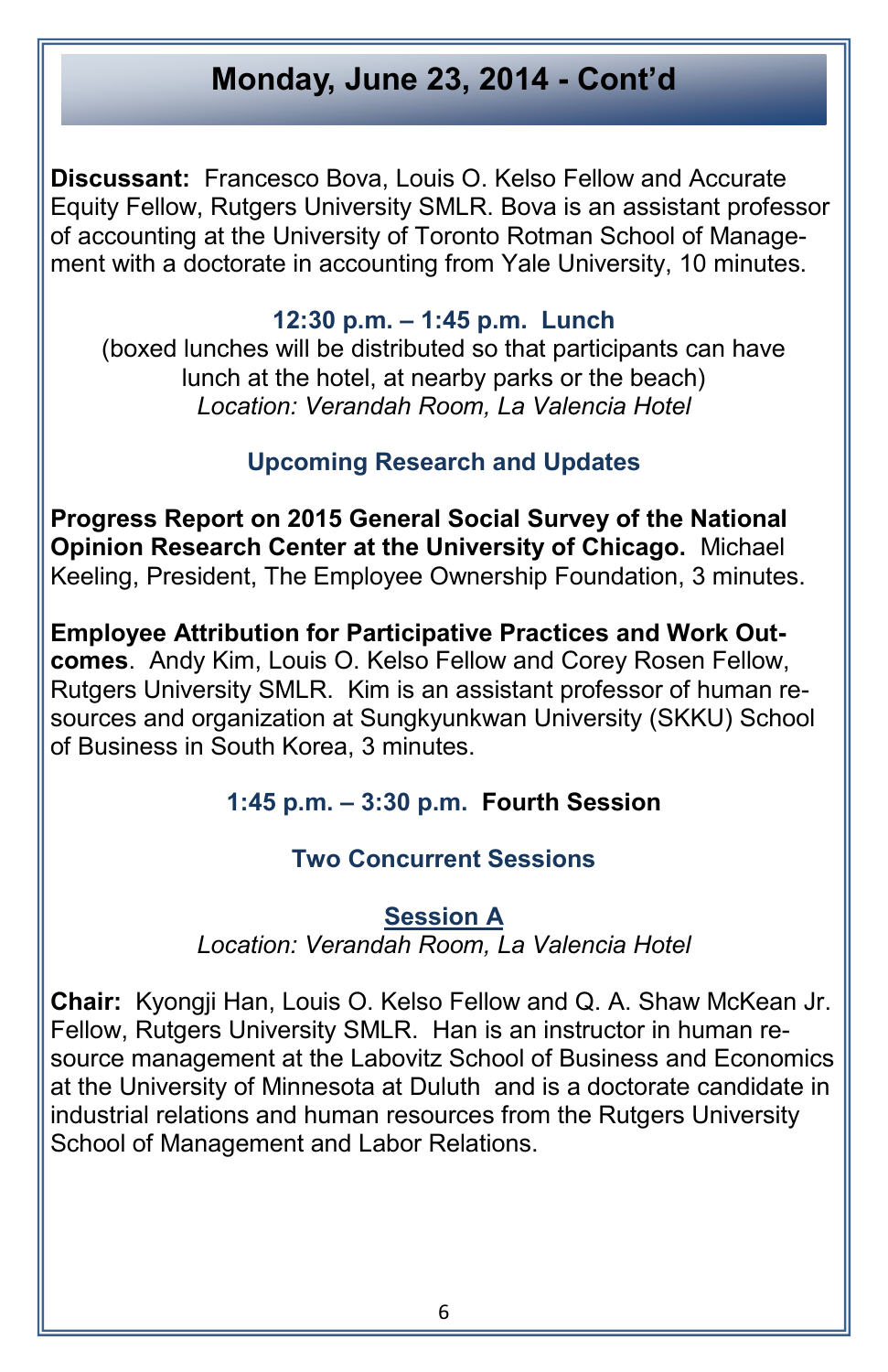**First Paper: An Exploration of Broad Employee Ownership and Responsible Stakeholder Management in B Corporations**. Anne-Laure Winkler, American Coalition of Stock Plan Administrators Fellow, Rutgers University SMLR and assistant professor at the Zicklin School of Business of Baruch College in the City University of New York with a doctorate in industrial relations and human resources from the Rutgers University School of Management and Labor Relations, 20 minutes.

**Discussant:** Ash Prasad, Louis O. Kelso Fellow, Rutgers University SMLR. Prasad is a lecturer at the Australian School of Business with a doctorate in organizational behavior and industrial relations from the Schulich School of Business at York University in Toronto, 10 minutes.

**Second Paper: A Look at Corporate Social Responsibility and Firm Performance in Employee Owned Firms.** Sally Sledge, J. Robert Beyster Fellow, Rutgers University SMLR. Sledge is an associate professor at the School of Business of Norfolk State University with a doctorate in international business and strategic management from Old Dominion University, 20 minutes.

**Discussant:** Peter Thompson, Louis O. Kelso Fellow, Rutgers University SMLR. He is an assistant clinical professor in the College of Business Administration at the University of Illinois at Chicago with a doctorate in business administration from the University of Illinois at Chicago, 10 minutes

#### **Upcoming Research and Updates**

**Shared Capitalism and Risky Financial Behavior in the Era of Mass -Participatory Finance and Growing Inequality.** Angelina Grigoryeva, Michael W. Huber Fellow, Rutgers University SMLR. Grigoryeva is a doctoral candidate in sociology at Princeton University, 3 minutes.

**Exploring Stewardship Characteristics in Employee-Owned Companies.** Richard Van Doel, Louis O. Kelso Fellow, Rutgers University SMLR. Van Doel is a doctoral student at Indiana Wesleyan University and CEO and President of Performance Validation, 3 minutes.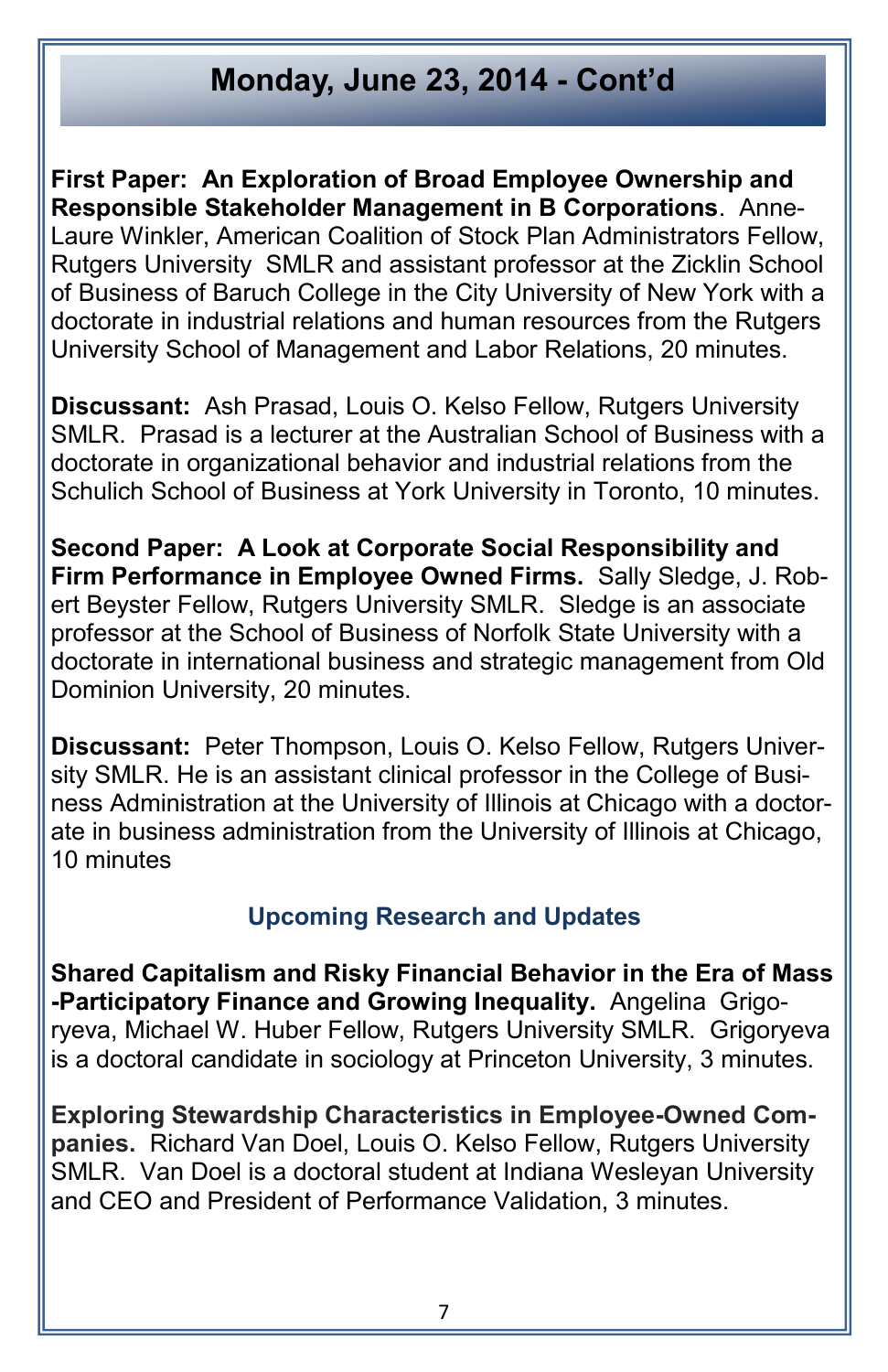#### **Session B**

*Location: The Galleria, La Valencia Hotel*

**Chair:** Jackie Yates, Louis O. Kelso Fellow, Rutgers University, SMLR. Yates is a professor emeritus in political science at Kent State University and a member of the staff of the Ohio Employee Ownership Center with a doctorate in political science from the University of Pittsburgh.

**First Paper: Examining the Relationship of Employee Ownership (ESOPs) to Local Economic Factors.** John Guzek, Urban Fellow, City of New York, Administration of Mayor Bill DeBlasio. Guzek is a graduate in economics and history of the University of North Carolina at Chapel Hill, 20 minutes.

**Discussants:** Andrew Pendleton, Faculty Mentor, Fellowship Program, Rutgers University SMLR. Pendleton is a professor of human resource management at the University of York Management School with a doctorate in social science from the University of Bath, 7 minutes.

Anthony Mathews, Instructor, senior Consultant and former Executive Director, The Beyster Institute, University of California at San Diego Rady School of Management. Mathews teaches the MBA course on Techniques in Equity Compensation and the Executive Education courses in the Governance Curriculum on Employee Ownership: The Employee Ownership Management Program, the Certificate Program for Non-professional ESOP Fiduciaries, and the ESOP Corporate Directors' Exchange, 7 minutes.

Matt Thomas, Corey Rosen Fellow, Rutgers University SMLR, 7 minutes.

**Second Paper: Publicly-Traded, Family-Led Firms and Broadbased Employee Ownership Programs.** Frank Mullins, Louis O. Kelso Fellow and Bill Nobles Fellow, Rutgers University SMLR. Mullins is an assistant professor of management at North Carolina A&T State University with a doctorate in human resource management from Syracuse University, 20 minutes.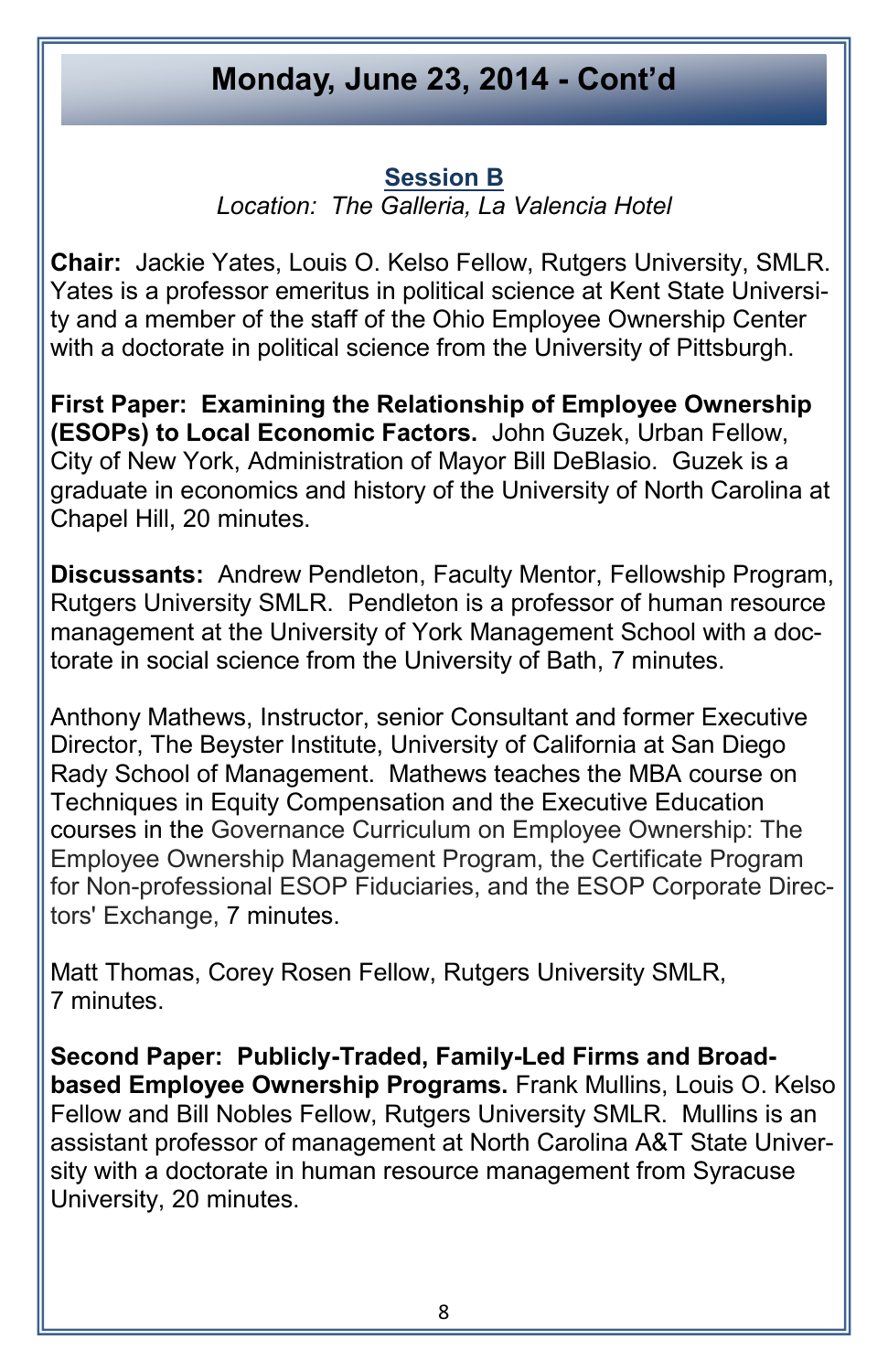**Discussants:** Avner Ben-Ner, Faculty Mentor, Rutgers SMLR. Ben-Ner is a professor at the University of Minnesota Carlson School of Management in the Center for Human Resources and Labor Studies, 7 minutes

Erik Poutsma, Faculty Mentor, Rutgers University SMLR. Poutsma is an associate professor in business administration at the Radboud University Nimegen School of Management, 7 minutes.

#### **Upcoming Research**

**Factors Influencing Firm Decisions to Create an ESOP in the United States.** Vernon Woodley, Louis O. Kelso Fellow, Rutgers University SMLR. Woodley is an assistant professor of sociology Eastern Illinois University, 3 minutes.

#### **3:30 p.m. – 4:00 p.m. Break** *Location: Verandah Room, La Valencia Hotel*

**4:00 p.m. – 5:00 p.m. First Mentoring Around the Table Meetings** *Location: Verandah Room, La Valencia Hotel* 

*Note:* Individual researchers who have arranged mentoring meetings should select a table and gather the mentors who have signed up to meet with them. Once the tables are selected, groups can take the meeting to the garden area, the pool area, or the Galleria room.

#### **5:00 p.m. – 6:00 p.m. Second Mentoring Around the Table Meetings**

*Location: Verandah Room, La Valencia Hotel* 

*Note:* Individual researchers who have arranged mentoring meetings should select a table and gather the mentors who have signed up to meet with them. Once the tables are selected, groups can take the meeting to the garden area, the pool area, or the Galleria room.

> **6:30 p.m. – 8:00 p.m. Dinner at Alfonso's** *Dinner is complimentary and has been pre-paid Location: 1251 Prospect Street, La Jolla*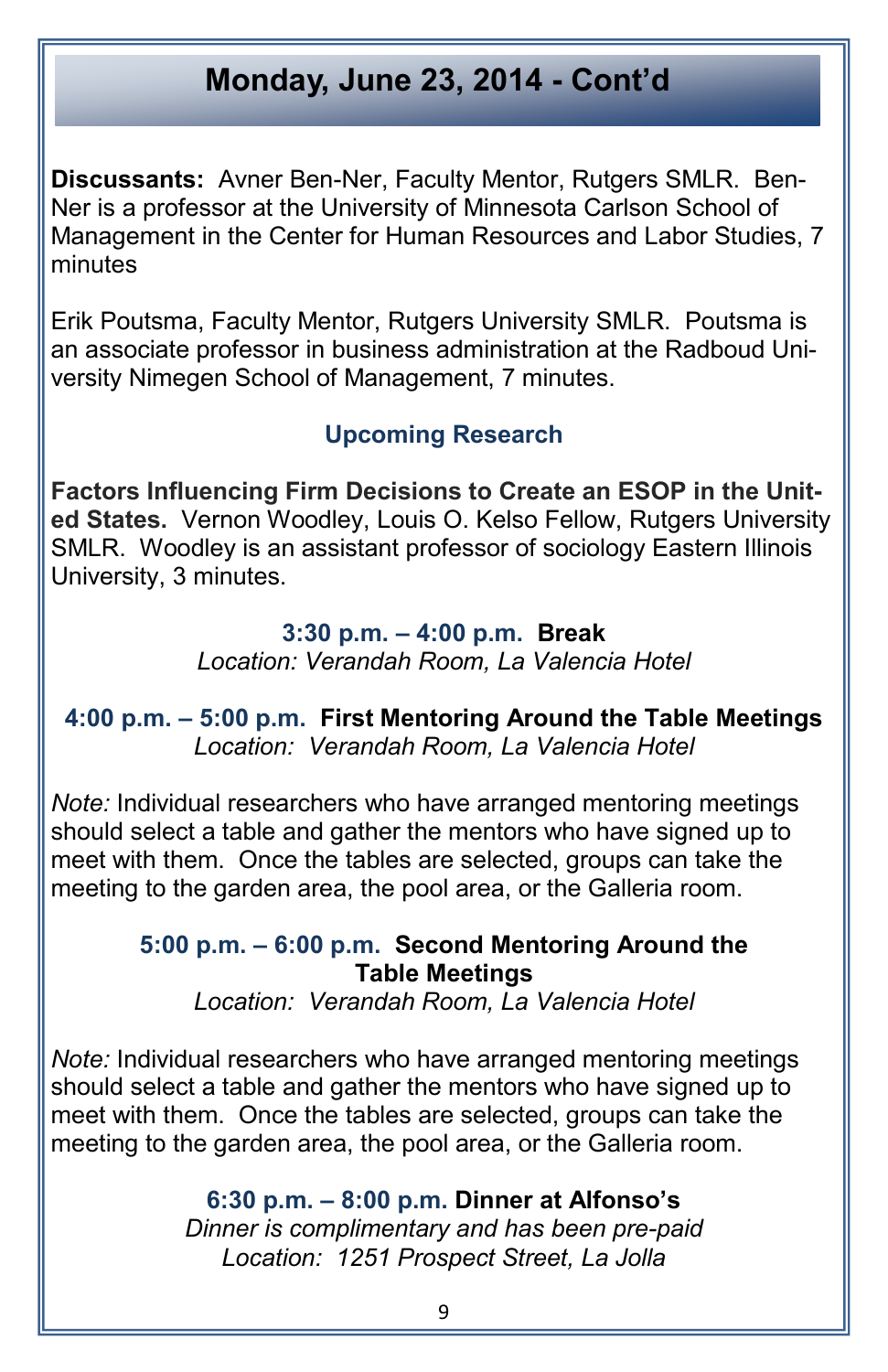# **Tuesday, June 24, 2014**

**7:30 a.m. - 8:00 a.m. Breakfast Buffet**

*Location: Verandah Room, La Valencia Hotel, 1132 Prospect Street*

#### **8:00 a.m. – 10:30 a.m. First Session**

**Chair:** Marshall Vance, Fidelity Investments Fellow in Equity Compensation and Blue Wolf Capital Fellow, Rutgers University SMLR. Vance is an assistant professor of accounting at the University of Southern California Marshall School of Business and the School of Accounting with a doctorate in accounting from the Wharton School of Business of the University of Pennsylvania.

#### **A Panel: Broad-Based Equity Compensation: New Data, New Cases, and Research Questions?**

Paul Arens, CEO, Monidee, Amsterdam, 15 minutes.

Joan Bloom, Senior Vice President, Fidelity Investments, Boston, 15 minutes.

Kim Reifel, Associate Partner, Radford, AON Hewitt, San Francisco, 15 minutes.

Carine Schneider, President, Equity Management Solutions, NASDAQ Private Market, San Francisco and Chair of the Global Equity Organization, 15 minutes.

**Discussants:** Edward Carberry, J. Robert Beyster Fellow and Blue Wolf Capital Fellow, Rutgers University SMLR. Carberry is an assistant professor in the University of Massachusetts at Boston College of Management, 7 minutes.

Bo Cowgill, J. Robert Beyster Fellow, Rutgers University SMLR. Cowgill is a doctoral candidate in business and public policy at the Haas School of Business at the University of California at Berkeley, 7 minutes.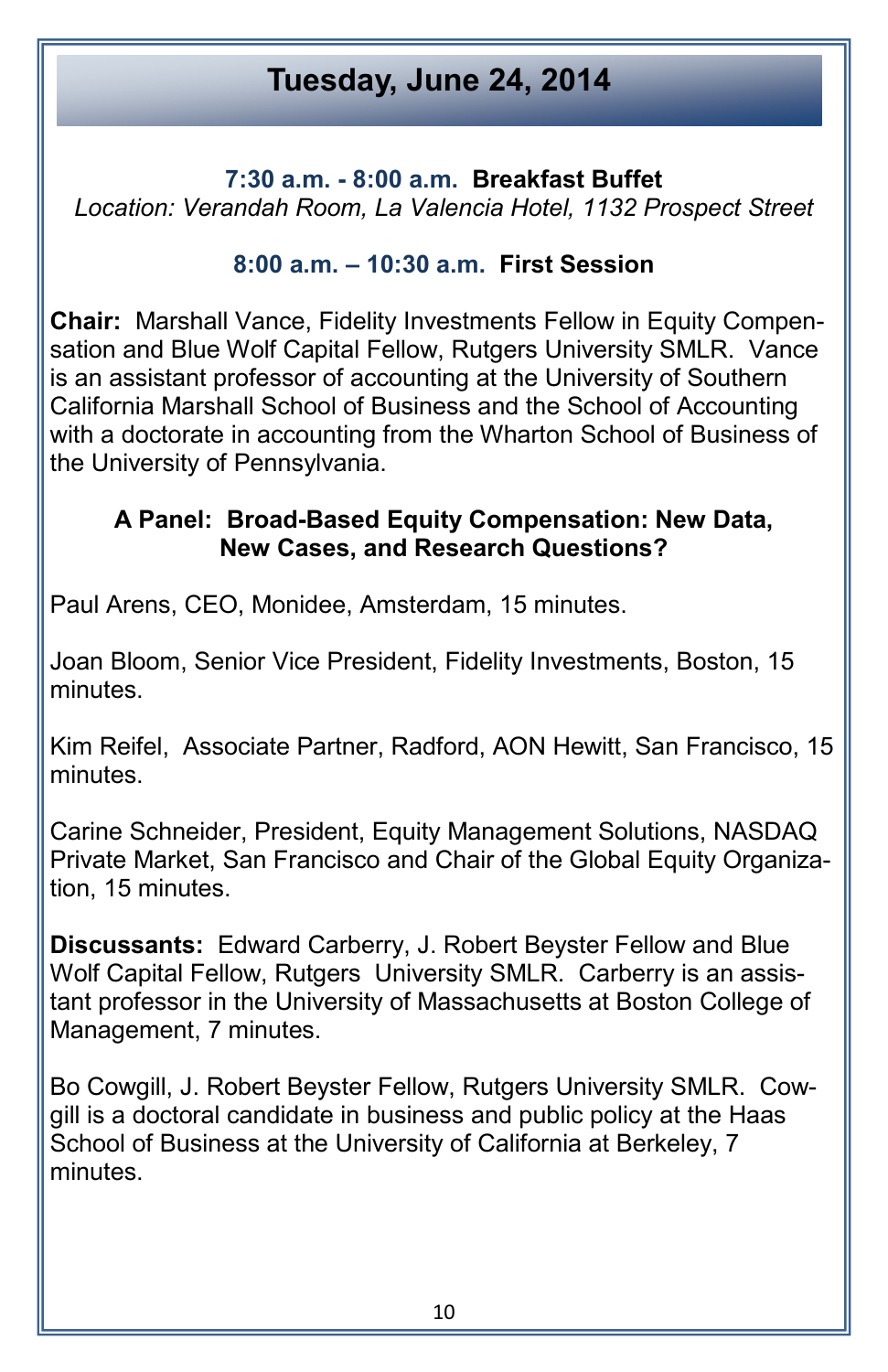Felice Klein, Recipient of the Academy of Management Emerging Scholar Award on Employee Participation and Ownership of the (Sponsored by the Foundation for Enterprise Development and the Employee Ownership Foundation). Klein is an assistant professor at Michigan State University School of Human Resources and Labor Relations, 7 minutes.

Richard C. May, Founding Member, American Working Capital, 7 minutes.

#### **Upcoming Research and Updates**

**Corporations that Have Received Recognition for Broad-Base Plans This Year.** Danyle Anderson, Executive Director, Global Equity Organization, 3 minutes.

**Great Place to Work Database Fellowship Program Research Group**. Ed Carberry, J. Robert Beyster Fellow and Blue Wolf Capital Fellow, Rutgers University SMLR. Carberry is an assistant professor in the University of Massachusetts at Boston College of Management, 3 minutes.

**Wages vs Ownership: Which is More Efficient for the Firm?**, Dan Weltmann, Corey Rosen Fellow. Weltmann is a doctoral candidate in industrial relations and human resources at the Rutgers University School of Management and Labor Relations, 3 minutes.

#### **10:30 a.m. – 11:00 a.m. Break**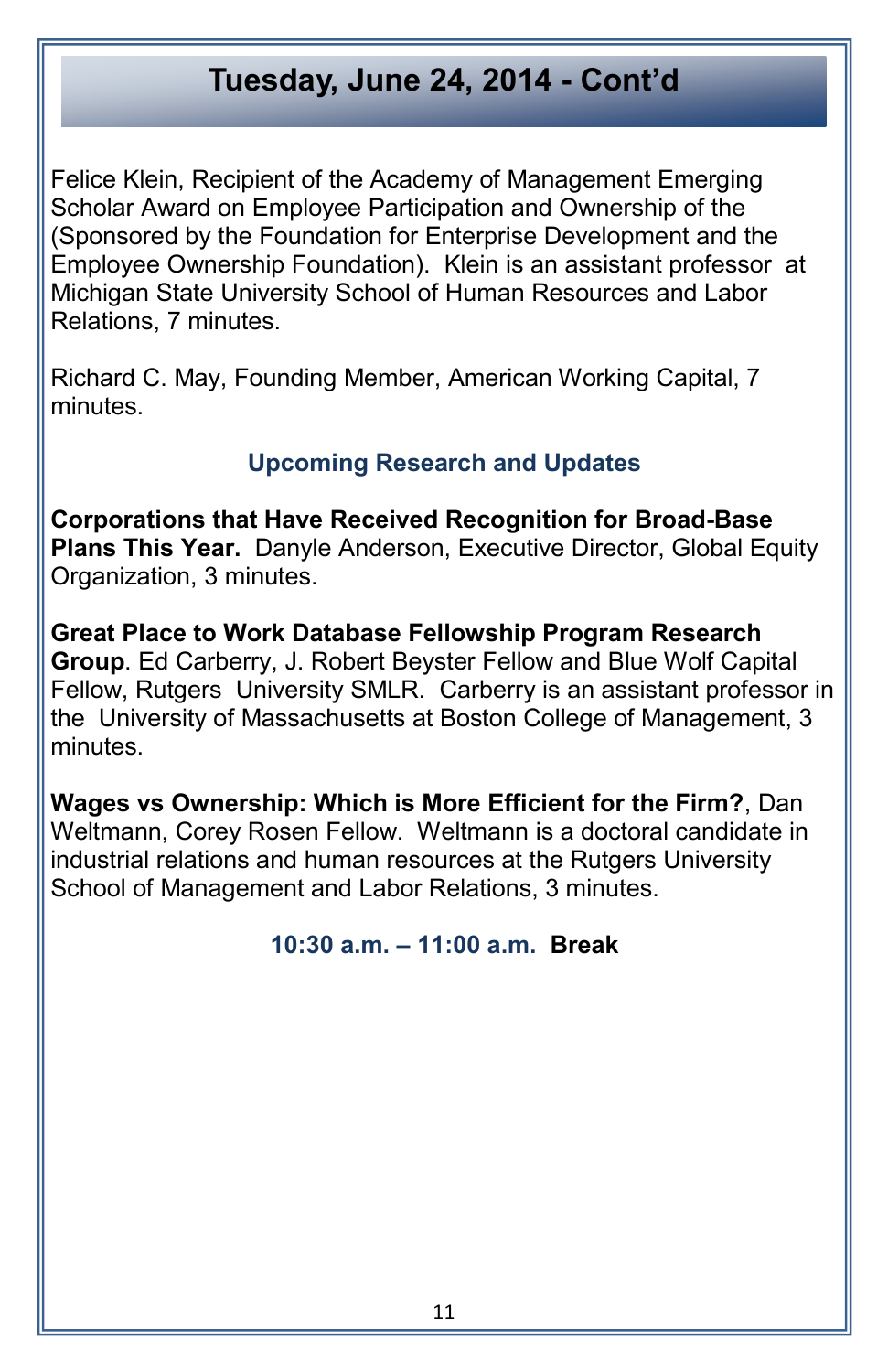#### **11:00 a.m. – 12:30 a.m. Second Session**

#### **Two Concurrent Sessions**

#### **Session A** *Location: Verandah Room, La Valencia Hotel*

**Chair:** Kyle Farmbry, Louis O. Kelso Fellow, Rutgers University SMLR. Farmbry is an associate professor in public affairs and administration at the Rutgers University School of Public Affairs and Administration at Newark and Acting Dean of the Graduate School with a doctorate in philosophy from George Washington University and a J.D. from the Rutgers University School of Law, 20 minutes.

**Binary Economics: The Economic Theory That Gave Rise to ESOPs.** Robert Ashford, Faculty Mentor, Rutgers University SMLR. Ashford is a professor of law at the Syracuse University College of Law and founder and principal organizer of the Section on Socio-Economics of the Association of American Law Schools with as J.D. from the Harvard Law School, 20 minutes.

**Discussant:** Martin Staubus, Executive Director The Beyster Institute, University of California at San Diego Rady School of Management. Staubus is an adjunct professor and teaches the MBA course on Creating a High Performance Workplace and the Executive Education courses on Employee Ownership Management Program, the Certificate Program for Non-professional ESOP Fiduciaries, and the ESOP Corporate Directors' Exchange. Staubus has an MBA from George Washington University and a J.D. from Golden Gate University, 10 minutes.

#### **Session B**

*Location: Galleria, La Valencia Hotel*

**Chair:** Richard Simpson, Louis O. Kelso Fellow, Rutgers University SMLR. Simpson is a Postdoctoral Fellow in The Humanities Center at Carnegie Mellon University Dietrich College of Humanities and Social Sciences.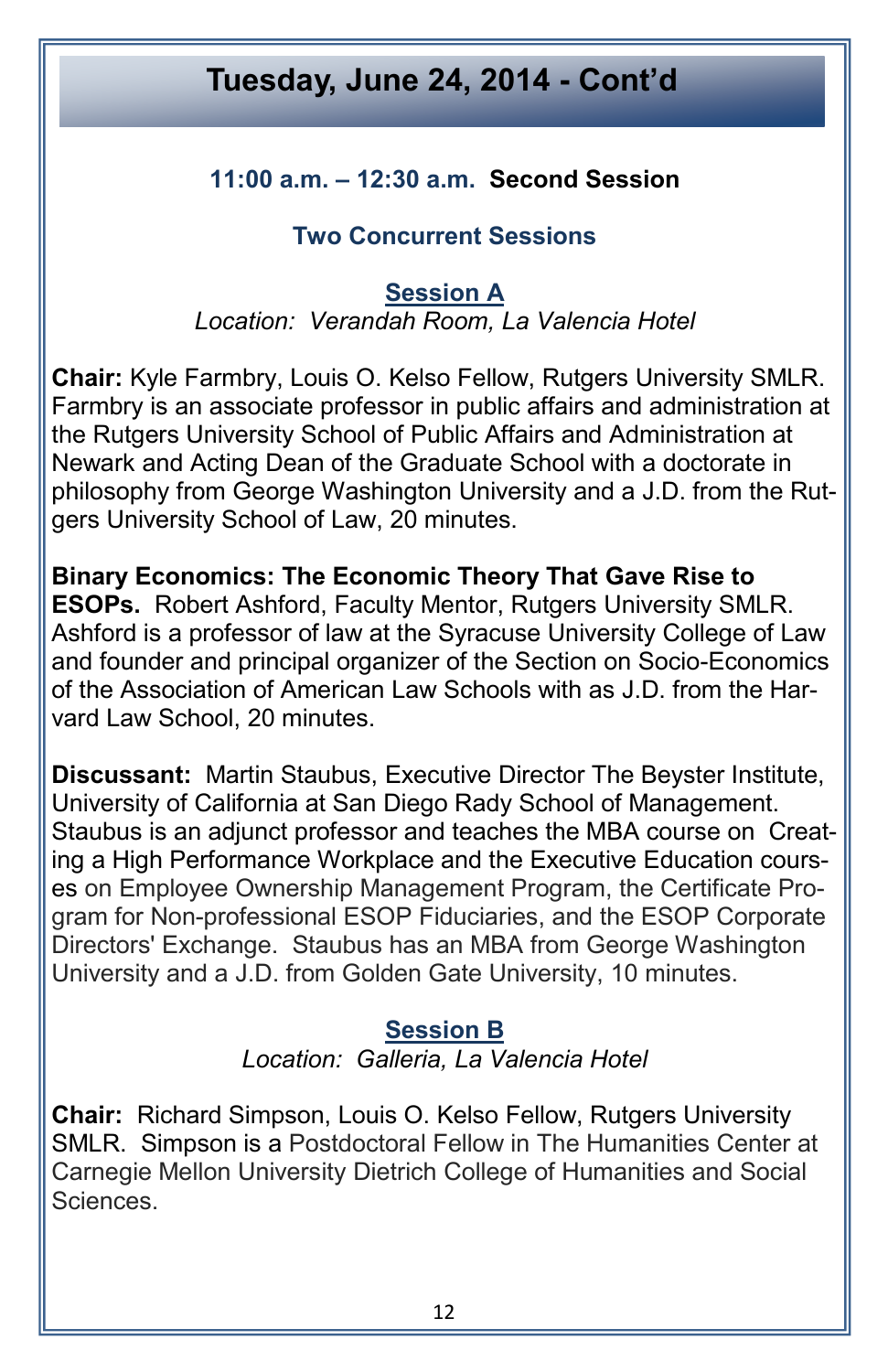**Defining Employee Ownership: Four Meanings and Two Models.** Christopher Mackin, Ray Carey Fellow and Adjunct Lecturer in Labor Studies, Rutgers University SMLR. Mackin is a member of the faculty of the Harvard Law School Labor and Worklife Trade Union Program with a doctorate from the Harvard University Graduate School of Education, 20 minutes.

**Discussants:** David Ellerman, Faculty Mentor, Rutgers SMLR and Visiting Scholar, University of California at Riverside and Senior Fellow, Center on Global Justice, University of California at San Diego, 10 minutes.

Sanjay Pinto, Louis O. Kelso Fellow, Rutgers University SMLR. Pinto is a post-doctoral research scholar at Columbia University's Committee on Global Thought with a doctorate in sociology and social policy from Harvard University, 10 minutes.

#### **12:30 p.m. – 2:00 p.m. Lunch**

(Boxed lunches will be distributed so that participants can have lunch at the hotel, at nearby parks or the beach) *Location: Verandah Room, La Valencia Hotel*

#### **2:00 p.m. – 3:30 p.m. Third Session.**

#### **Three Concurrent Sessions**

#### **Session A**

*Location: Verandah Room, La Valencia Hotel*

**Chair:** Mark Kaswan, J. Robert Beyster Fellow and Michael W. Huber Fellow, Rutgers University SMLR. Kaswan is an assistant professor of political science at the University of Texas at Brownsville with a doctorate in political science from UCLA.

**Worker Co-ops: Action Research and Economic Democracy.** Alfredo Carlos, Q. A. Shaw McKean Jr. Fellow, Rutgers University SMLR. Carlos is a doctoral candidate in political science at the University of California at Irvine, 20 minutes.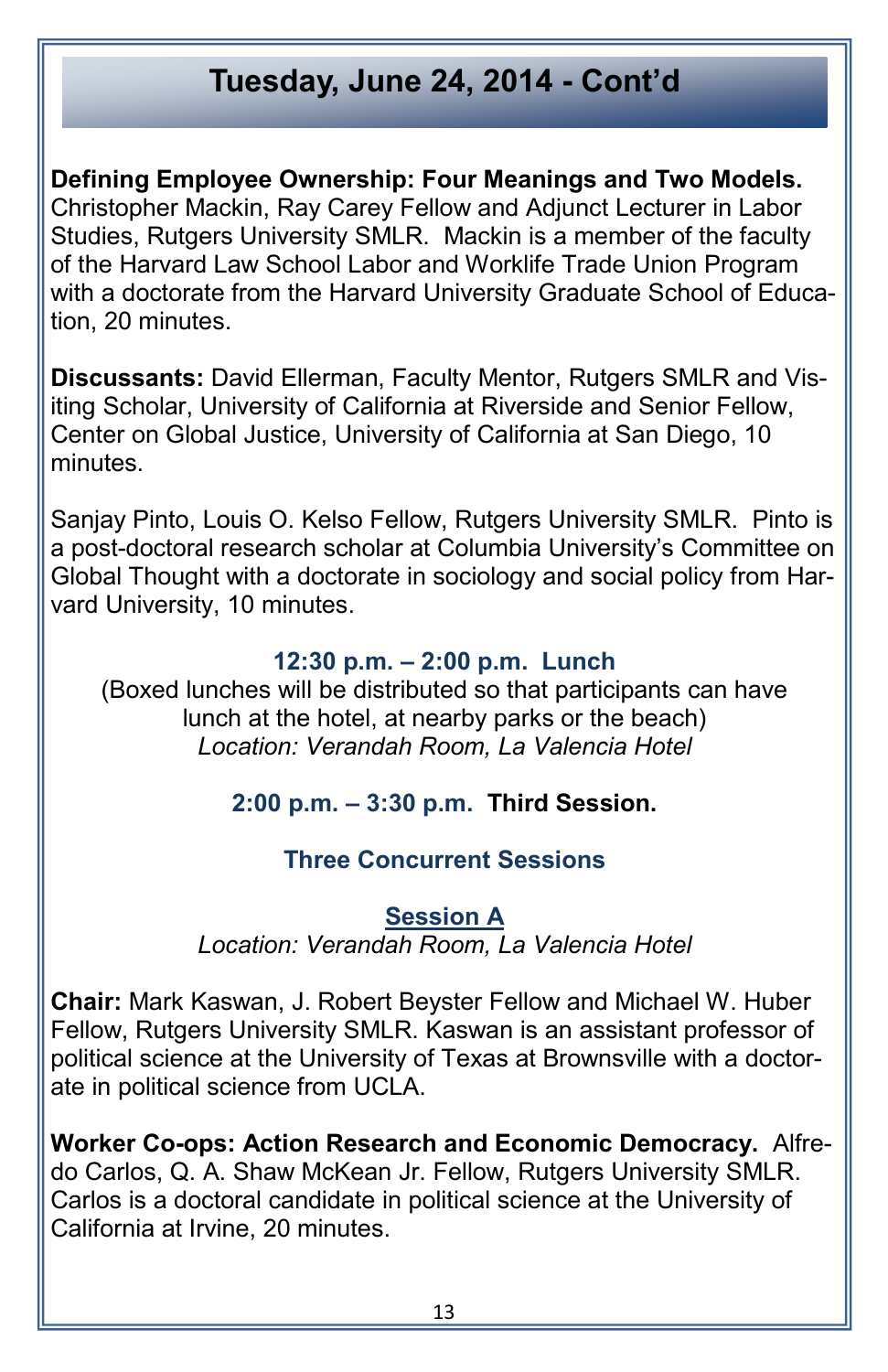**Discussants:** Joan Meyers, Michael W. Huber Fellow, Rutgers University SMLR. Meyers is a visiting professor in sociology at the University of the Pacific College with a doctorate form the University of California at Davis, 10 minutes.

Raymond Russell, Faculty Mentor, Rutgers University SMLR. Russell is a professor of sociology at the University of California at Riverside with a doctorate in sociology from Harvard University, 10 minutes.

#### **Upcoming Research and Updates**

**The Democracy at Work Institute and update on U.S. survey of worker cooperatives,** Melissa Hoover, Executive Director, U.S. Federation of Worker Cooperatives, 3 minutes.

**A History of Worker Cooperatives in the United States.** Christopher Michael, Q. A. Shaw McKean Jr. Fellow, Rutgers University SMLR. Michael is a doctoral candidate in politics at the City University of New York with a J.D. from the City University of New York. He is the founding director of the NYC Network of Worker Cooperatives, 3 minutes.

**Research on Mondragon.** Fred Freundlich, Rutgers Research Fellow, Rutgers University SMLR. Freundlich is a professor of business in the Mondragon University and a research associate at MIK – Mondragon Innovation & Knowledge and a visiting scholar at the University of California at San Diego Beyster Institute with a doctorate from Harvard University's Graduate School of Education, 3 minutes.

#### **Session B**

*Location: Galleria, La Valencia Hotel*

**Chair:** Christopher Mackin, Ray Carey Fellow and Adjunct Lecturer in Labor Studies, Rutgers University SMLR. Mackin is a member of the faculty of the Harvard Law School Labor and Worklife Trade Union Program with a doctorate from the Harvard University Graduate School of Education.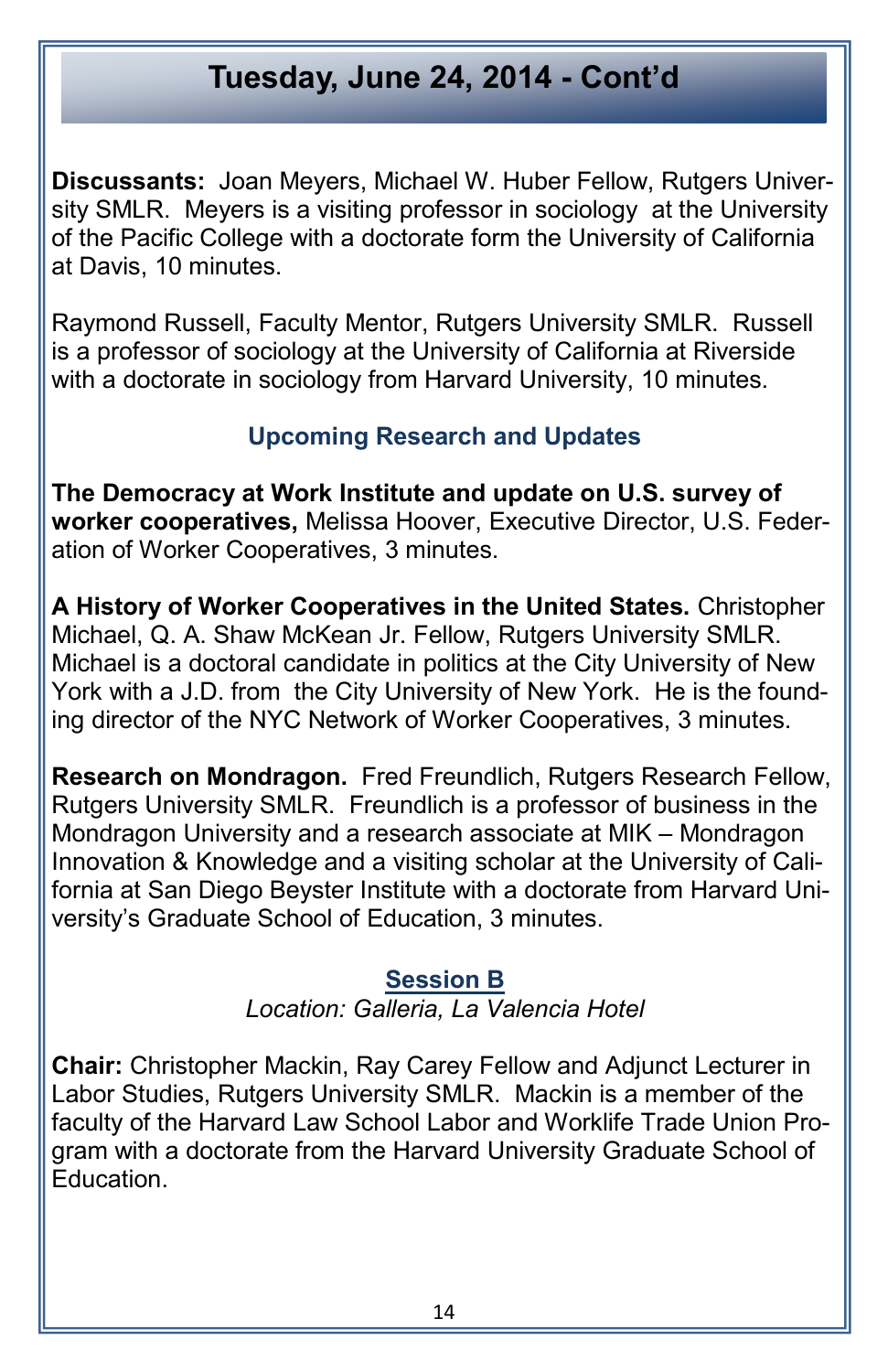**MBC Ventures: An ESOP With a Union Partner.** Frank Shipper, Louis O. Kelso Fellow and Kevin Ruble Fellow, Rutgers University SMLR. Shipper is a professor of management at the Franklin P. Perdue School of Business at Salisbury University with an M.B.A. and a doctorate from the David Eccles School of Business at the University of Utah, 20 minutes.

**Discussant:** Tricia McTague, Louis O. Kelso Fellow, Rutgers University SMLR. McTague is an assistant professor in sociology at Eastern Michigan University with a doctorate in sociology from Northern Carolina State University, 10 minutes.

### **Session C**

*Location: The Boardroom*

**Chair:** Anne-Laure Winkler, American Coalition of Stock Plan Administrators Fellow, Rutgers University SMLR and assistant professor at the Zicklin School of Business of Baruch College in the City University of New York with a doctorate in industrial relations and human resources from the Rutgers University School of Management and Labor Relations.

**Financial Effects of Employee Stock Ownership Plan (ESOP) and Employee Stock Options Plan (SOP) in Chinese Publicly Listed Companies: 2006 – 2012.** Xiaoya Liang, Corey Rosen Fellow, Rutgers University SMLR. Liang is an associate professor of business administration at the Fudan University School of Management in Shanghai and Co-Director of the Chinese National Science Foundation Project on Employee Stock Ownership, 20 minutes.

Overview of Employee Ownership in Europe, Marc Mathieu, Secretary-General, European Federation of Employee Shareholding, 10 minutes.

**Discussants:** Tony Fang, J. Robert Beyster Fellow, Rutgers University SMLR. Fang is an associate professor at the University of Manitoba Asper School of Business, 10 minutes.

Marc Mathieu, Secretary-General, European Federation of Employee Shareholding, 10 minutes.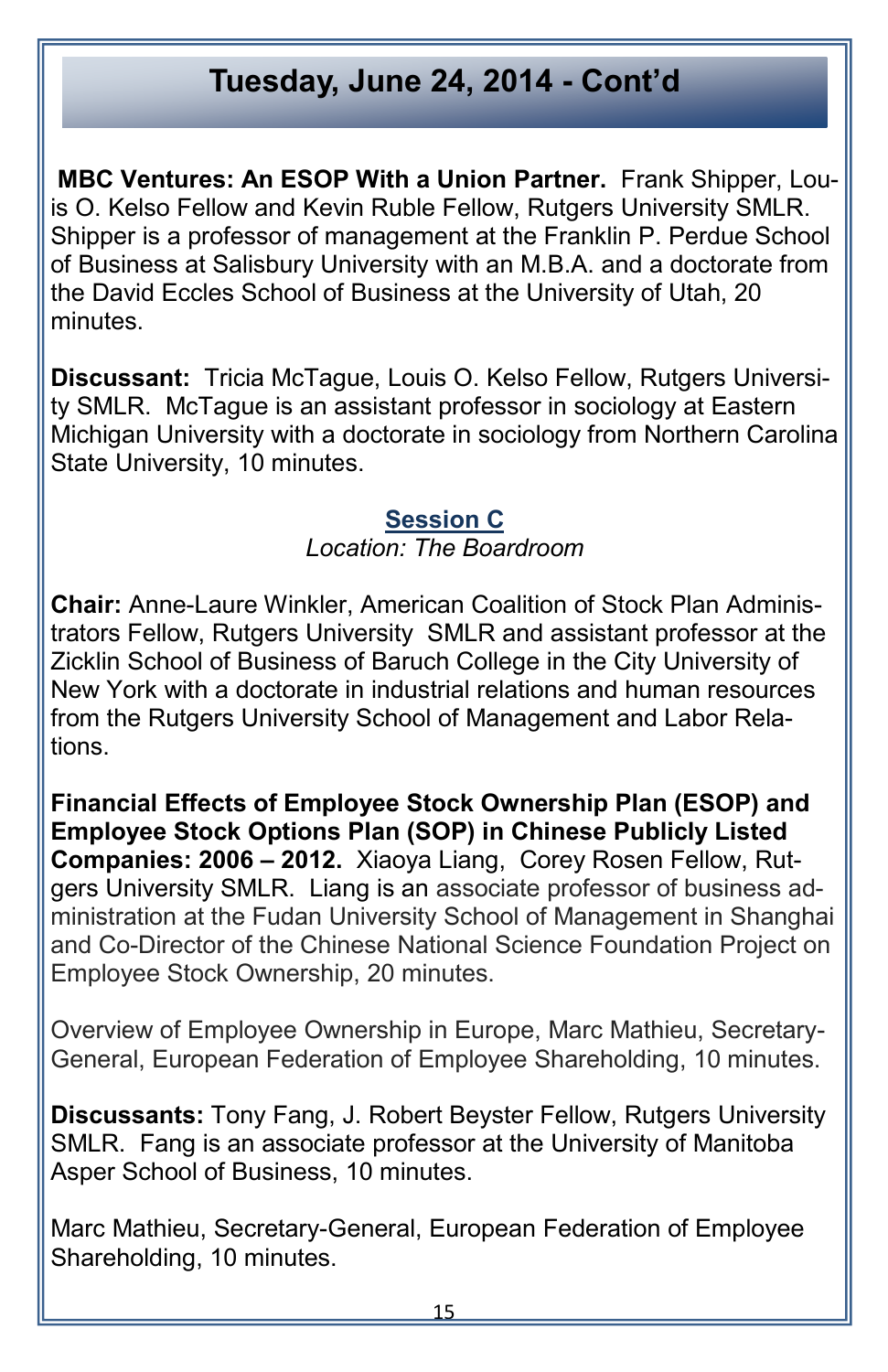#### **3:30 p.m. – 3:45 p.m. Break**

#### **3:45 p.m. – 4:00 p.m. Symposium Recap**

David Binns, Board Member, The Foundation for Enterprise **Development** 

**4:00 p.m. – 5:00 p.m. First Mentoring Around the Table Meetings** *Location: Verandah Room, La Valencia Hotel* 

*Note:* Individual researchers who have arranged mentoring meetings should select a table and gather the mentors who have signed up to meet with them. Once the tables are

selected, groups can take the meeting to the garden area, the pool area, or the Galleria room.

#### **5:00 p.m. – 6:00 p.m. Second Mentoring Around the Table Meetings**

*Location: Galleria, La Valencia Hotel* 

*Note:* Individual researchers who have arranged mentoring meetings should select a table and gather the mentors who have signed up to meet with them. Once the tables are

selected, groups can take the meeting to the garden area, the pool area, or the Galleria room.

> **6:30 p.m. – 10:00 p.m. Reception and Dinner** *Location: The Mediterranean Room, La Valencia Hotel*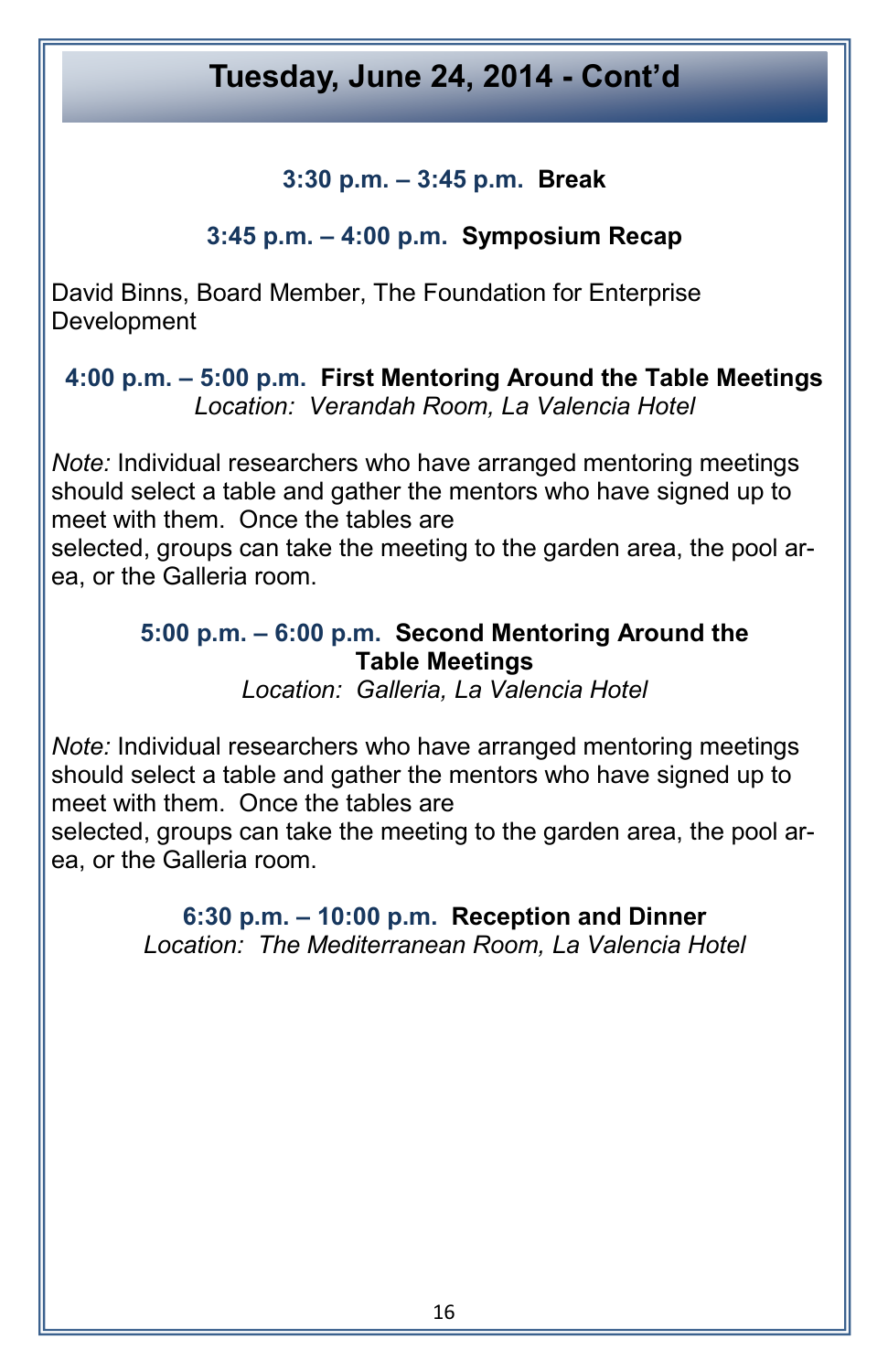# **Support For The Fellowship Program**

The J. Robert Beyster Professorships and Fellowships, along with several Rutgers Research Fellowships, were made possible through a gift of the Foundation for Enterprise Development by J. Robert Beyster and Mary Ann Beyster and the J. Robert Beyster Endowment at Rutgers University's School of Management and Labor Relations. The Louis O. Kelso Fellowships and several Rutgers Research Fellowships were made possible through a gift of the Employee Ownership Foundation. The Accurate Equity Fellowship is made possible through a gift of Accurate Equity. The Adam Blumenthal Fellowship was made possible through a gift of Adam Blumenthal and Lynn Feasley. The American Coalition of Stock Plan Administrators Fellowships were made possible through a gift of the American Coalition of Stock Plan Administrators. The Blue Wolf Capital Fellowship was made possible through a gift of Blue Wolf Capital Management and Adam Blumenthal and Lynn Feasley. The Joseph Cabral Distinguished Scholar and Fellowship was made possible through a gift of Joseph and Bonnie Cabral. The Ray Carey Fellowship was made possible through a gift of Ray and Denice Carey. The Fidelity Fellowship in Equity Compensation Research was made possible through a gift of Fidelity Investments. The Michael W. Huber Fellowships were made possible through a gift of Dr. Caroline Huber. The Q. A. Shaw McKean Jr. Fellowships were made possible through a gift of Linda Borden McKean and the Shrewsbury Foundation. The Bill Nobles Fellowship was made possible through a gift of Bill and Connie Nobles. The Corey Rosen Fellowships were made possible through a gift of the Rosen Ownership Opportunity Fund of the National Center for Employee Ownership. The Kevin Ruble Fellowship was made possible through a gift of Kevin Ruble and the Circle K Foundation. The Robert Smiley Jr. Fellowships in Economic History were made possible through a gift of Robert W. Smiley Jr.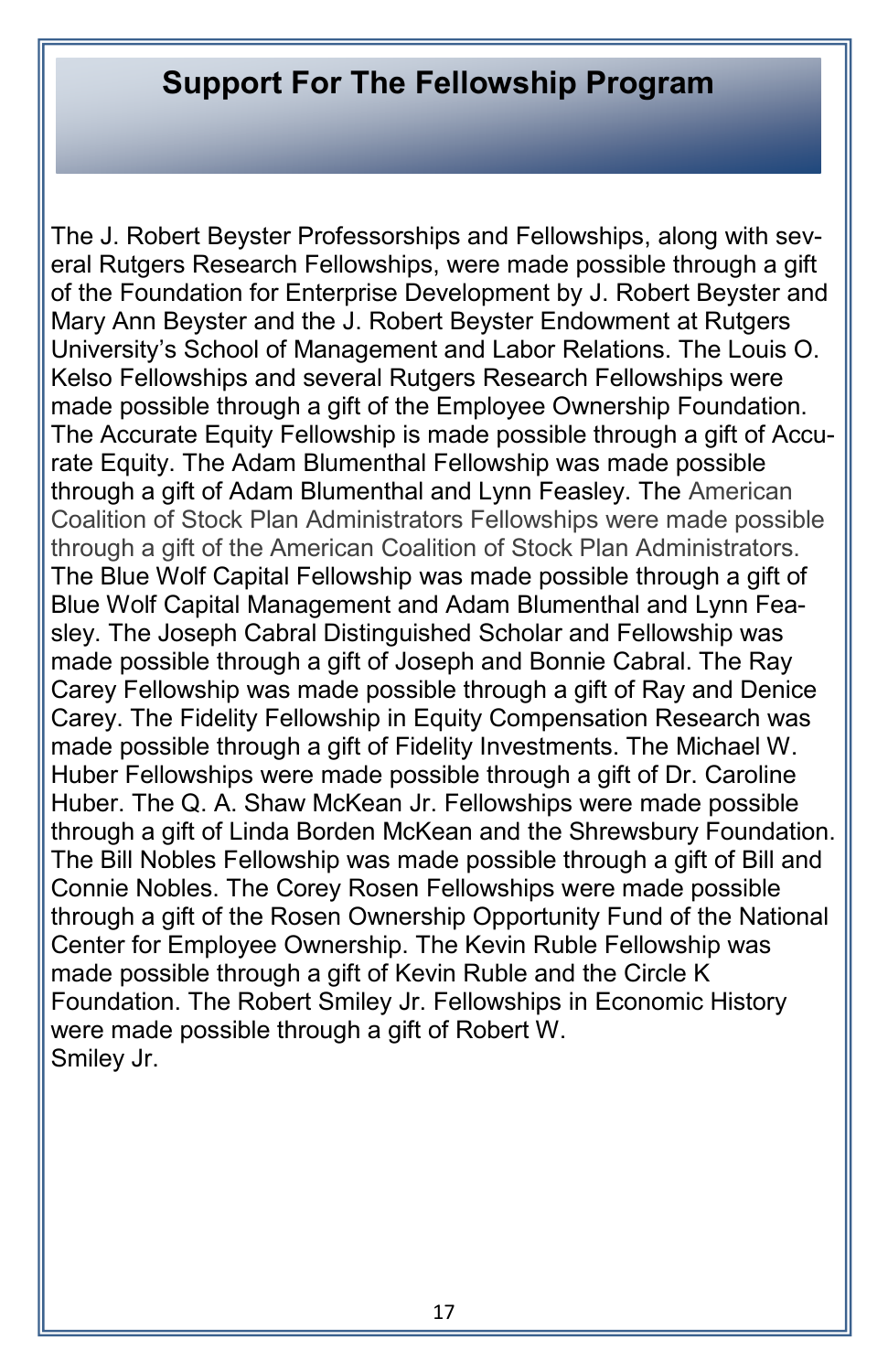#### **Copies of Papers**

All papers are available at:

[https://www.dropbox.com/sh/nj4qdsxkc52b5e8/AAD1nMmFinaDHk9Ic](https://www.dropbox.com/sh/nj4qdsxkc52b5e8/AAD1nMmFinaDHk9Ic-bMY-Usa)[bMY](https://www.dropbox.com/sh/nj4qdsxkc52b5e8/AAD1nMmFinaDHk9Ic-bMY-Usa)-Usa

#### **Parking**

Self-pay valet parking is available at The La Valencia Hotel for all guests coming to the Beyster Symposium and participants in the meeting.

#### **Important Telephone Numbers and Contacts**

The La Valencia Hotel Front Desk: 858-454-0771

Beth Schriefer, Conference Coordinator and Staff Administrator of the Fellowship Program: Rutgers office number: 848-445-4722; Cell phone during the La Jolla event: 609-462-9638; Email: [bschrief@smlr.rutgers.edu](mailto:bschrief@smlr.rutgers.edu)

Shetal Asarpota of Rutgers: Cell Phone during the La Jolla event: 732- 236-8942; Email: asarpota@smlr.rutgers.edu

Moira Feighan of the The Foundation for Enterprise Development: Office phone for voicemails during the event: 858-754-3561; Cell phone: 858-442-8866, Office: 858-754-3561, Email: [MFeighan@fed.org](mailto:MFeighan@fed.org) 

Joseph Blasi: Cell Phone during La Jolla event: 609-240-4657; Email: [blasi@smlr.rutgers.edu](mailto:blasi@smlr.rutgers.edu)

La Valencia staff person in charge of the event: Leo Lopez. Email: [llopez@La Valencia.com](mailto:llopez@lavalencia.com)